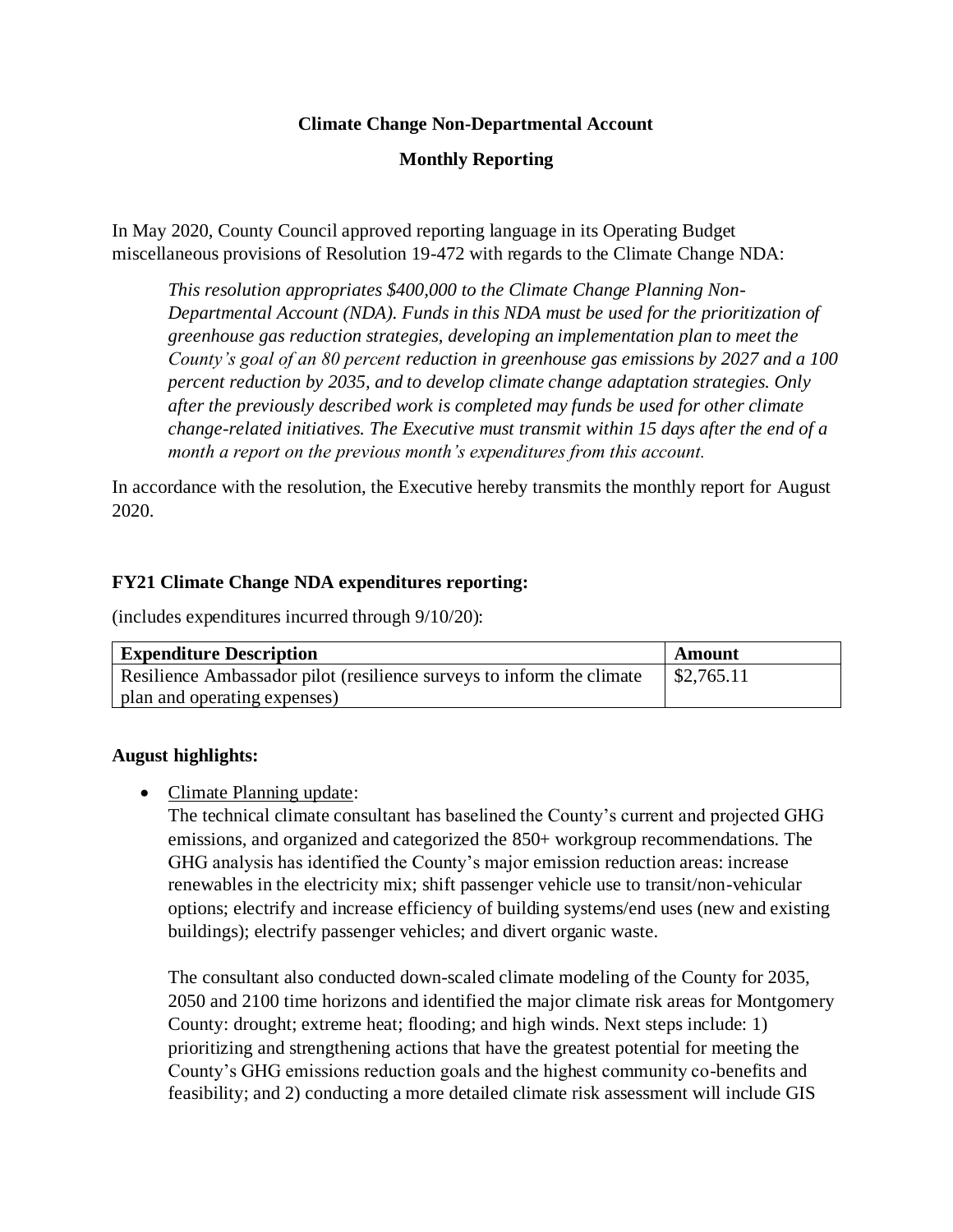analysis of key precipitation and temperature indicators and statistics in combination with critical assets and vulnerable communities.

The draft Climate Action & Resilience Plan is on track for issuance in November 2020 for public review and comment. (Note that the climate planning effort is being funded with FY20 Climate Change NDA funds.)

# • Proposed 2018 International Green Construction Code:

The Department of Permitting Services has proposed that the County adopt the 2018 International Green Construction Code (IgCC). The proposal to adopt the IgCC with amendments was posted in the August register and will be open for public comments through Monday, October. 5.

The building sector comprises 50 percent of the County's community-wide GHG emissions. Improving the efficiency of new and existing buildings is a critical step that the County seeks to take to meet its GHG reduction goals. Adoption of the 2018 IgCC will be an important tool in the County's multi-faceted approach to achieve net zero energy buildings.

The 2018 IgCC provides a whole systems approach to the design, construction and operation of buildings. The IgCC includes measures that result in better indoor environments and lower impact on natural resources. It includes solar photovoltaic options, energy modeling options and building design improvements. The 2018 IgCC applies to certain new buildings and additions to existing building of more than 5,000 square feet.

• Climate Change Budgeting Process Workgroup gets underway:

A workgroup of 15 community experts on budgeting, GHG accounting, and program evaluation began convening in August to help the County incorporate climate considerations into the budgeting process. The workgroup is identifying ways that the County can identify climate-relevant programs throughout the budget as well as approaches that the County should use to measure and begin to identify the climate impacts and other environmental impacts of projects funded in the capital and operating budgets. The workgroup is developing recommendations that can begin to be implemented in the upcoming budget cycle as well as longer term proposals.

• *Examining the Role of Forests and Trees in Montgomery County's Greenhouse Gas Inventory* Report Released

The report, written by a team of experts from the Climate and Land Use Alliance, the World Resources Institute and the Woods Hole Research Center, in close collaboration with the Department of Environmental Protection, was a result of the County's